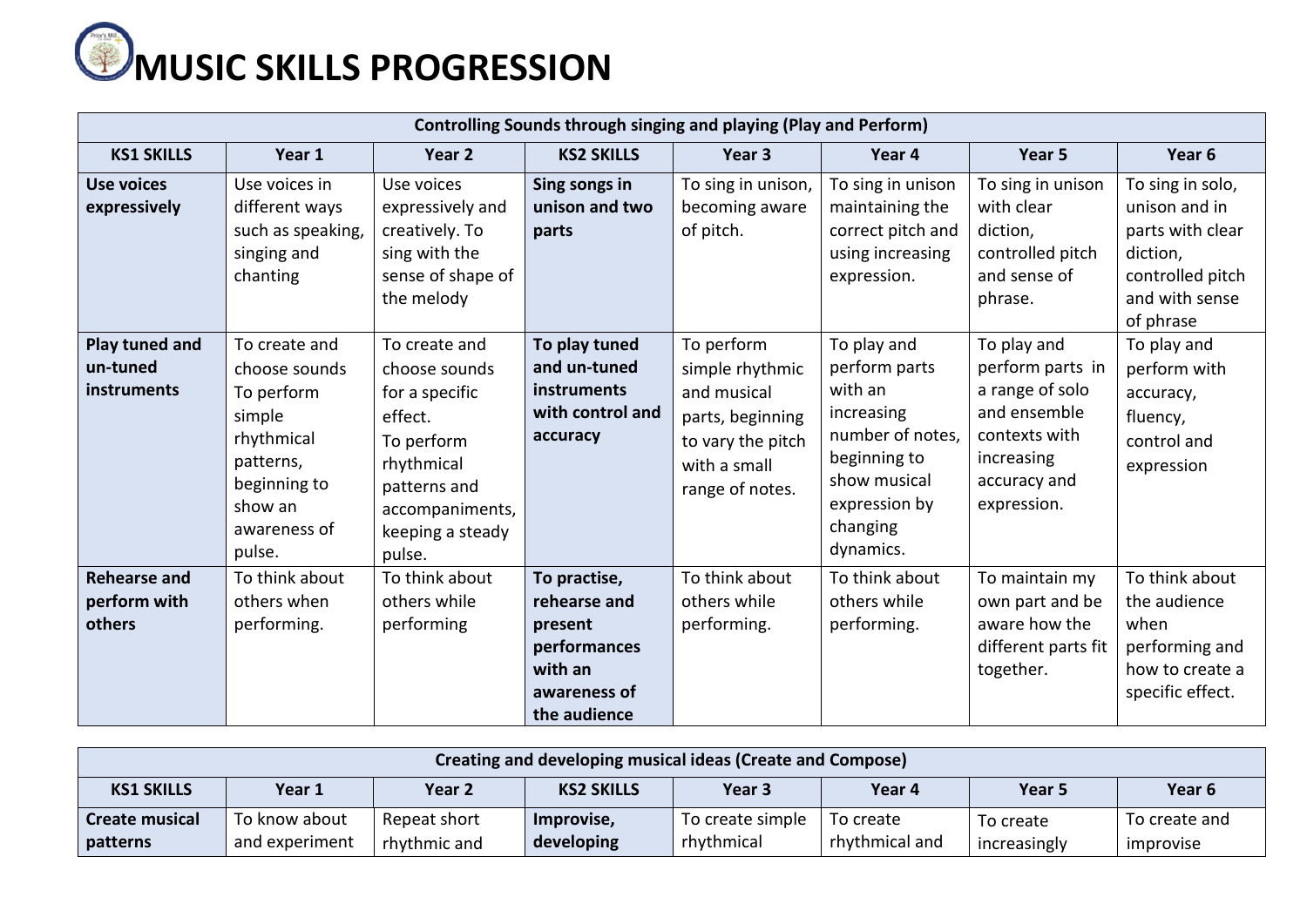|                        | with sounds      | melodic          | rhythmic and     | patterns that use | simple melodic    | complicated     | melodic and       |
|------------------------|------------------|------------------|------------------|-------------------|-------------------|-----------------|-------------------|
|                        |                  | patterns         | melodic material | a small range of  | patterns using an | rhythmic and    | rhythmic          |
|                        |                  |                  | when             | notes.            | increased         | melodic phrases | phrases as part   |
|                        |                  |                  | performing       |                   | number of notes.  | within given    | of a              |
| <b>Explore, choose</b> | To recognise     | To Begin to      | Explore, choose, | To begin to join  | To join layers of | structures.     | group             |
| and organise           | and explore      | explore and      | combine and      | simple layers of  | sound, thinking   |                 | performance and   |
| sounds and             | how sounds       | choose and order | organise musical | sound, e.g. a     | about musical     |                 | compose by        |
| musical ideas          | can be           | sounds using the | ideas with       | background        | dynamics of each  |                 | developing ideas  |
|                        | organised, To    | inter-related    | musical          | rhythm and a      | layer and         |                 | within a range of |
|                        | identify and     | dimensions of    | structures       | solo melody.      | understanding     |                 | given musical     |
|                        | organise         | music*.          |                  |                   | the effect.       |                 | structures.       |
|                        | sounds using     |                  |                  |                   |                   |                 |                   |
|                        | simple criteria  |                  |                  |                   |                   |                 |                   |
|                        |                  |                  |                  |                   |                   |                 |                   |
|                        | e.g. loud, soft, |                  |                  |                   |                   |                 |                   |
|                        | high low.        |                  |                  |                   |                   |                 |                   |
|                        |                  |                  |                  |                   |                   |                 |                   |

| Responding and reviewing appraising skills                                                                                                      |                                                                                                                            |                                                                                                    |                                                                                                                                                          |                                                                                 |                                                                                                                                 |                                                                                                              |                                                                                                                                                                                             |  |  |
|-------------------------------------------------------------------------------------------------------------------------------------------------|----------------------------------------------------------------------------------------------------------------------------|----------------------------------------------------------------------------------------------------|----------------------------------------------------------------------------------------------------------------------------------------------------------|---------------------------------------------------------------------------------|---------------------------------------------------------------------------------------------------------------------------------|--------------------------------------------------------------------------------------------------------------|---------------------------------------------------------------------------------------------------------------------------------------------------------------------------------------------|--|--|
| <b>KS1 SKILLS</b>                                                                                                                               | Year 1                                                                                                                     | Year 2                                                                                             | <b>KS2 SKILLS</b>                                                                                                                                        | Year 3                                                                          | Year 4                                                                                                                          | Year 5                                                                                                       | Year 6                                                                                                                                                                                      |  |  |
| <b>Explore and</b><br>express ideas<br>and feelings<br>about music<br>using<br>movement,<br>dance and<br>expressive and<br>musical<br>language. | To talk about<br>how music makes<br>you feel or want<br>to move. E.g. it<br>makes me want<br>to<br>jump/sleep/shout<br>etc | To respond to<br>different moods<br>in music and<br>explain thinking<br>about changes in<br>sound. | Analyse and<br>compare sounds<br><b>Explore and</b><br>explain ideas<br>and feelings<br>about music<br>using<br>movement,<br>dance and<br>expressive and | To explore and<br>comment on the<br>ways sounds can<br>be used<br>expressively. | To recognise and<br>explore the ways<br>sounds can be<br>combined and<br>used<br>expressively and<br>comment on this<br>effect. | To describe,<br>compare and<br>evaluate<br>different types<br>of music<br>beginning to use<br>musical words. | To describe,<br>compare and<br>evaluate<br>different types<br>of music using a<br>range of musical<br>vocabulary<br>including the<br>inter-related<br>dimensions of<br>music <sup>*</sup> . |  |  |
|                                                                                                                                                 |                                                                                                                            |                                                                                                    | musical<br>language.                                                                                                                                     |                                                                                 |                                                                                                                                 |                                                                                                              |                                                                                                                                                                                             |  |  |
| To make                                                                                                                                         | To think about                                                                                                             | To identify what                                                                                   | To reflect on                                                                                                                                            | To comment on                                                                   | To comment on                                                                                                                   | To comment on                                                                                                | To evaluate the                                                                                                                                                                             |  |  |
| <i>improvements</i>                                                                                                                             | and make simple                                                                                                            | improvements                                                                                       | and improve                                                                                                                                              | the                                                                             | the effectiveness                                                                                                               | the success of                                                                                               | success of own                                                                                                                                                                              |  |  |
| to my own work                                                                                                                                  | suggestions                                                                                                                | could be made to                                                                                   | own and others                                                                                                                                           | effectiveness of                                                                | of won work,                                                                                                                    | own and others                                                                                               | and others work,                                                                                                                                                                            |  |  |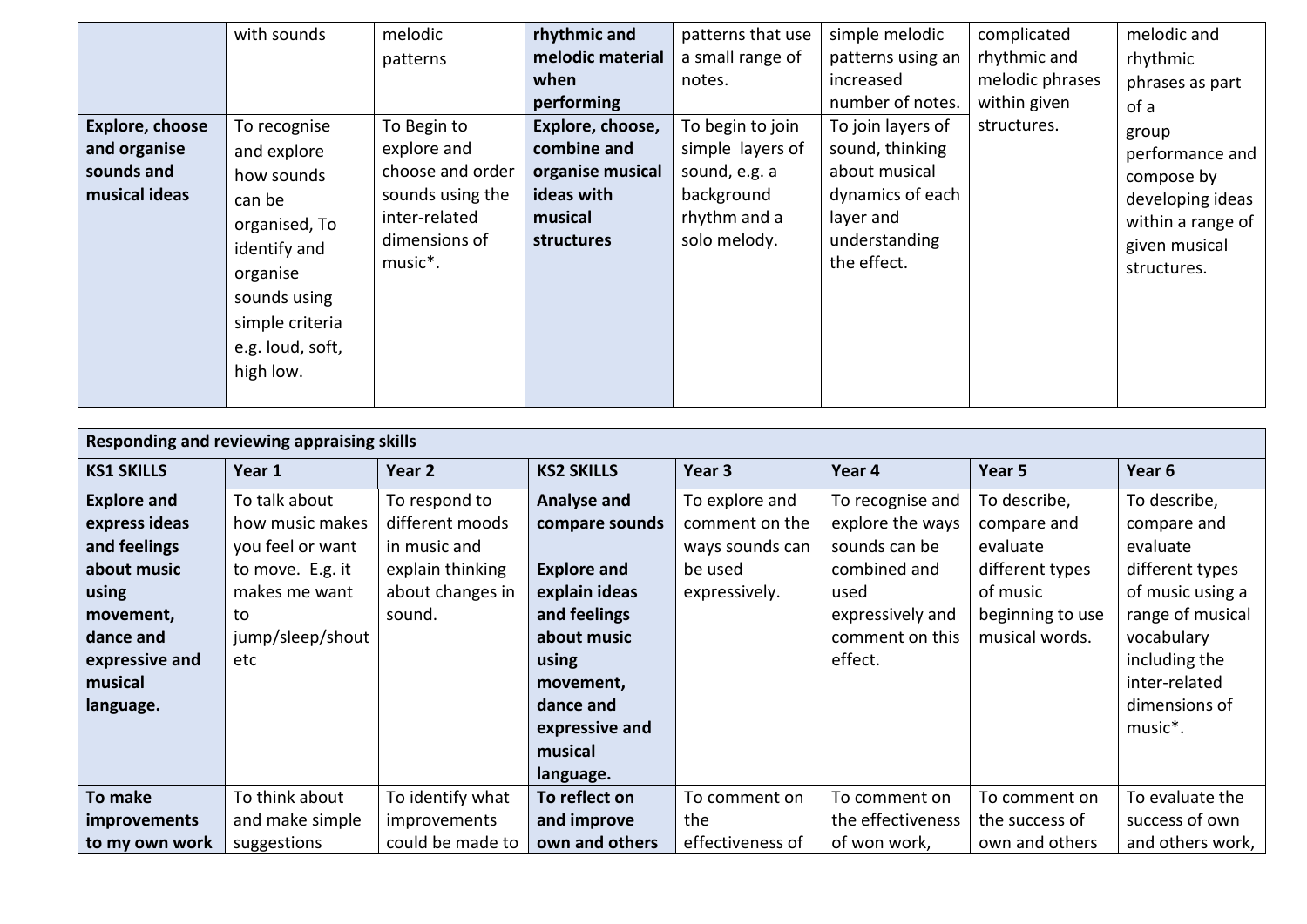| about what could  | own work and       | work in relation | own work,       | identifying and | work, suggesting | suggesting     |
|-------------------|--------------------|------------------|-----------------|-----------------|------------------|----------------|
| make their own    | make these         | to its intended  | identifying and | making          | improvements     | specific       |
| work better. E.g: | changes,           | effect           | making          | improvements    | based on         | improvements   |
| play faster or    | including altering |                  | improvements.   | based on its    | intended         | based on       |
| louder.           | use of voice,      |                  |                 | intended        | outcomes.        | intended       |
|                   | playing of and     |                  |                 | outcome.        |                  | outcomes and   |
|                   | choice of          |                  |                 |                 |                  | comment on     |
|                   | instruments.       |                  |                 |                 |                  | how this could |
|                   |                    |                  |                 |                 |                  | be achieved.   |

| Listening and applying knowledge and understanding                                                                                                                                                                 |                                                                                                                   |                                                                                                                |                                                                                                                                                                                                                                                         |                                                                                                                    |                                                                                                    |                                                                                                                         |                                                                                                                            |  |  |
|--------------------------------------------------------------------------------------------------------------------------------------------------------------------------------------------------------------------|-------------------------------------------------------------------------------------------------------------------|----------------------------------------------------------------------------------------------------------------|---------------------------------------------------------------------------------------------------------------------------------------------------------------------------------------------------------------------------------------------------------|--------------------------------------------------------------------------------------------------------------------|----------------------------------------------------------------------------------------------------|-------------------------------------------------------------------------------------------------------------------------|----------------------------------------------------------------------------------------------------------------------------|--|--|
| <b>KS1 SKILLS</b>                                                                                                                                                                                                  | Year 1                                                                                                            | Year 2                                                                                                         | <b>KS2 SKILLS</b>                                                                                                                                                                                                                                       | Year 3                                                                                                             | Year 4                                                                                             | Year 5                                                                                                                  | Year 6                                                                                                                     |  |  |
| To listen with<br>concentration<br>and recall<br>sounds within<br>increasing aural<br>memory.                                                                                                                      | To begin to<br>identify simple<br>repeated<br>patterns and<br>follow basic<br>musical<br>instructions.            | To identify and<br>recognise<br>repeated<br>patterns and<br>follow a wider<br>range of musical<br>instructions | To listen with<br>attention to<br>detail and to<br>internalise and<br>recall sounds.                                                                                                                                                                    | To listen with<br>attention and<br>begin to recall<br>sounds.                                                      | To listen to and<br>recall patterns of<br>sounds with<br>increasing<br>accuracy.                   | To listen to and<br>recall a range of<br>sounds and<br>patterns of<br>sounds<br>confidently.                            | To listen to,<br>internalise and<br>recall sounds<br>and patterns of<br>sounds with<br>accuracy and<br>confidence.         |  |  |
| To know how<br>the combined<br>musical<br>elements of<br>pitch, duration,<br>dynamics,<br>tempo, tembre,<br>texture and<br>silence can be<br>organised and<br>used<br>expressively<br>within simple<br>structures. | To begin to<br>understand that<br>musical<br>elements can be<br>used to create<br>different moods<br>and effects. | To understand<br>how musical<br>elements create<br>different moods<br>and effects.                             | To know how<br>the combined<br>musical<br>elements of<br>pitch, duration,<br>dynamics,<br>tempo, timbre,<br>texture and<br>silence can be<br>organised within<br>musical<br>structures and<br>used to<br>communicate<br>different moods<br>and effects. | To begin to<br>understand how<br>different musical<br>elements are<br>combined and<br>used to create<br>an effect. | To understand<br>how different<br>musical<br>elements are<br>combined and<br>used<br>expressively. | To begin to<br>identify the<br>relationship<br>between sounds<br>and how music<br>can reflect<br>different<br>meanings. | To identify and<br>explore the<br>relationship<br>between sounds<br>and how music<br>can reflect<br>different<br>meanings. |  |  |